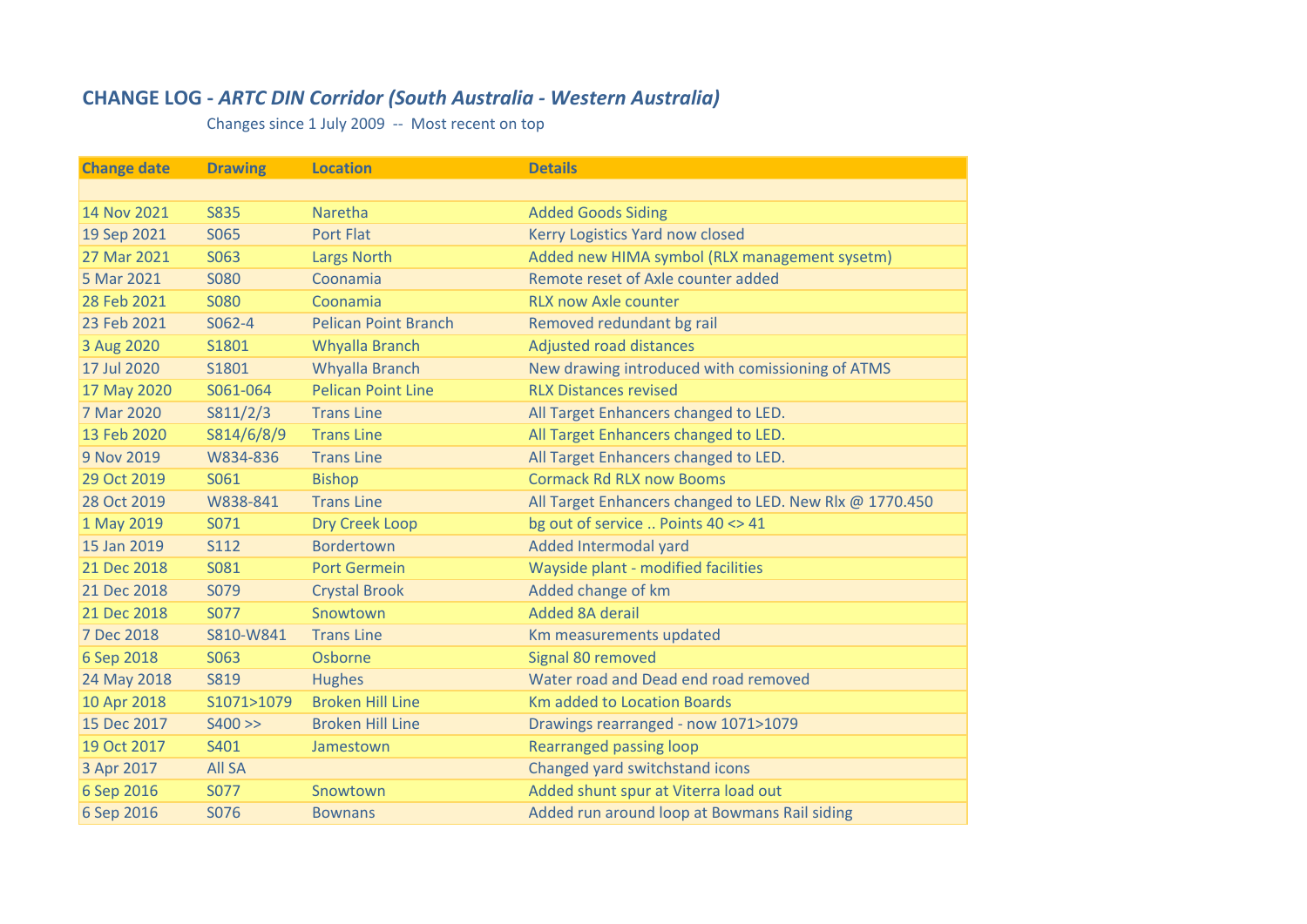| 31 Aug 2016 | S102        | <b>Mile End</b>           | Signals at north end now approach lit                     |
|-------------|-------------|---------------------------|-----------------------------------------------------------|
| 5 Aug 2016  | S102        | <b>Mile End</b>           | Signals 4& 4E moved to 3.737                              |
| 8 Jul 2016  | <b>S815</b> | Ooldea                    | <b>Position of Enhancer Repeater corrected</b>            |
| 20 May 2016 | S102        | <b>Mile End</b>           | Loop lengthened - South end                               |
| 25 Feb 2016 | S401        | Peterborough              | Corrected position of end of loop                         |
| 10 Feb 2016 | S103        | <b>Belair</b>             | Sig 3 now LED                                             |
| 18 Dec 2015 | W831        | Forrest                   | Cripple Siding o.o.s                                      |
| 7 Oct 2015  | <b>S110</b> | <b>Kumorna</b>            | <b>Signals 220 &amp; 221 now LED</b>                      |
| 24 Sep 2015 | S081        | Pt Germein                | New SCT siding commissioned                               |
| 6 Sep 2015  | S004r       | <b>APT</b>                | New drawing                                               |
| 4 Sep 2015  | <b>S100</b> | <b>AFT</b>                | <b>New Drawing</b>                                        |
| 4 Sep 2015  | S070>S089   | ADE-PTAA                  | Update of all drawings of Port Augusta Line               |
| 26 Aug 2015 | <b>S100</b> | <b>AFT</b>                | New drawing (ex A042)                                     |
| 26 Aug 2015 | <b>S070</b> | <b>Dry Creek Triangle</b> | Drawing re-structured                                     |
| 5 Aug 2015  | S071        | <b>Dry Creek Junction</b> | Signal 14 now LED                                         |
| 20 Jul 2015 | <b>W840</b> | <b>Golden Ridge</b>       | <b>New Active RLX</b>                                     |
| 27 Jun 2015 | S801        | <b>Tent Hill</b>          | <b>Engineers siding commissioned</b>                      |
| 6 Jun 2015  | <b>S804</b> | <b>Burando</b>            | <b>Removal of camp siding</b>                             |
| 3 Jun 2015  | S073        | <b>SCT Penfield</b>       | Converted to an indivdual yard drawing                    |
| 27 May 2015 | <b>Most</b> | <b>All lines</b>          | Added 2500k advance warning of signals                    |
| 6 May 2015  | S065        | <b>Port Flat</b>          | Bg access to roads 5 & 6 disconnected                     |
| 4 May 2015  | S401        | Gladstone                 | Added signage to Main Rd LX                               |
| 28 Apr 2015 | S076        | <b>Bowmans</b>            | Signals 23 & 23E now LED                                  |
| 15 Mar 2015 | S801        | <b>Tent Hill</b>          | New turnout 11 installed in Loop                          |
| 13 Jan 2015 | <b>S078</b> | Red Hill - Rocky River    | Signals 174, 182, 183, 191 now LED                        |
| 20 Nov 2014 | S076        | <b>Bowmans</b>            | Signals 4 & 4E now LED                                    |
| 20 Nov 2014 | S102        | <b>APT</b>                | Signal 2 now LED                                          |
| 15 Nov 2014 | S102        | <b>Mile End Loop</b>      | Signals 4 & 4E now LED                                    |
| 15 Nov 2014 | S61-70      | <b>Pelican Point Line</b> | Removed broad gauge operations (diamond X/O at Dry Creek) |
| 7 Nov 2014  | <b>S112</b> | Wolseley                  | Signals 305 & 310 changed to LED abd 'B' arm added        |
| 1 Nov 2014  | S076        | <b>Bowmans</b>            | Signals 987 & 104 changed to LED abd 'B' arm added        |
| 15 Oct 2014 | <b>S805</b> | Kingoonya                 | Addded missing point designations                         |
| 13 Oct 2014 | S074-5      | <b>Bolivar-Two Wells</b>  | Drawings re-arranged                                      |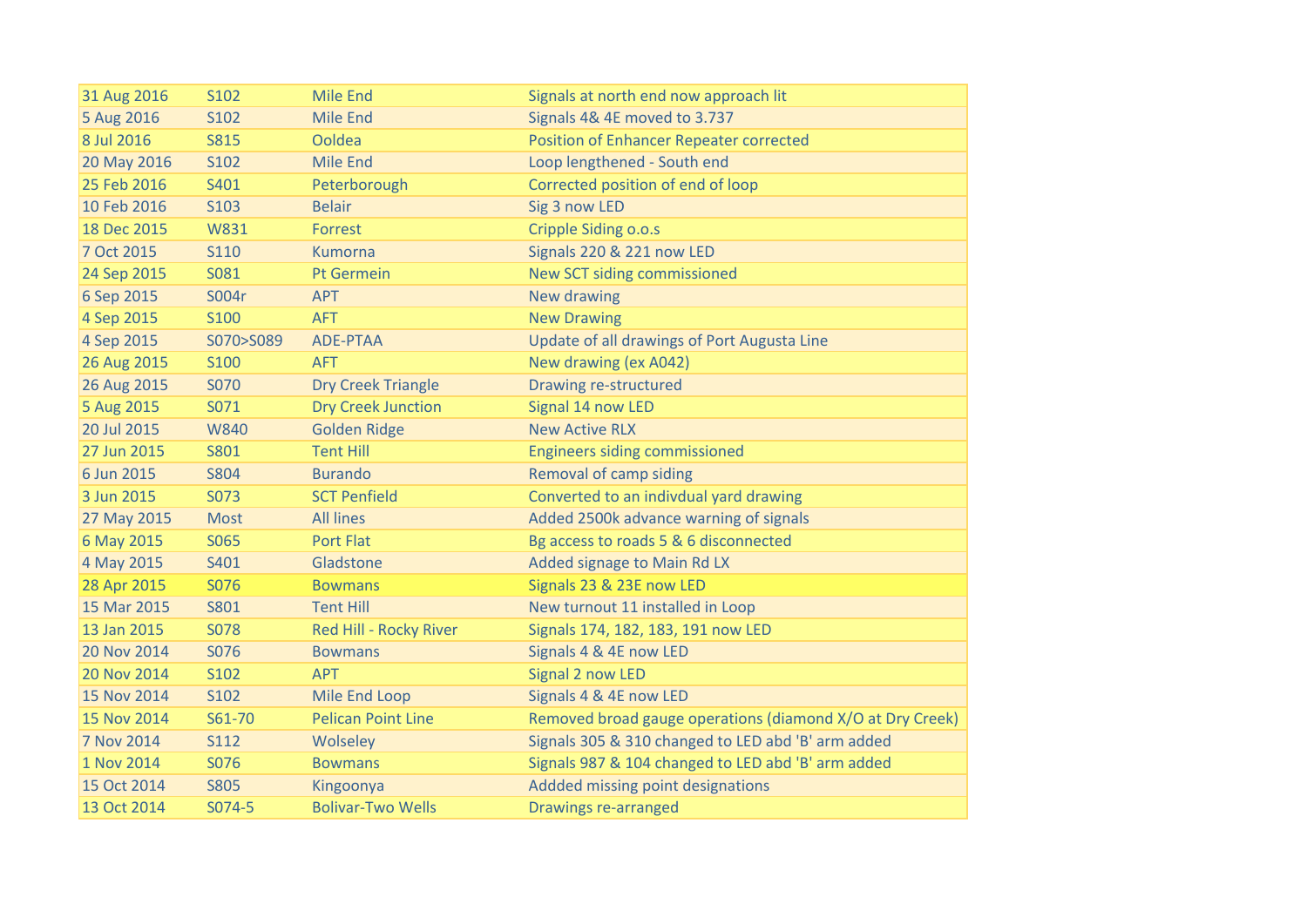| 13 Oct 2014 | S073                 | <b>SCT Penfield</b>            | <b>New Drawing</b>                                       |
|-------------|----------------------|--------------------------------|----------------------------------------------------------|
| 13 Oct 2014 | S070-S072            | <b>Dry Creek</b>               | New Drawing numbers (were S071-S073)                     |
| 3 Oct 2014  | S076                 | <b>Bowmans</b>                 | Signals 987 & 104 now LED                                |
| 22 Aug 2014 | S102                 | Goodwood                       | Leader St Xing - Now 'Caution another train coming'      |
| 6 Aug 2014  | S1085                | Roopena                        | Lengthened with motorised points and target enhancers    |
| 13 Jun 2014 | S806/807             | Ferguson/Tarcoola              | CTC commissioning (new drawings)                         |
| 4 May 2014  | S1085                | Roopena                        | Loop o.o.s - pending extesion                            |
| 20 Mar 2014 | S086/805             | Kultanaby/Kingoonya            | <b>CTC</b> commissioning                                 |
| 9 Jan 2014  | S801-804             | McLeay - Wirriminna            | Changes to Siding operation & locking                    |
| 14 Nov 2013 | S801-04              | McLeay - Wirriminna            | <b>CTC</b> commissioning                                 |
| 12 Nov 2013 | S1087                | <b>Whyalla Ore Unloader</b>    | <b>Geographical changes</b>                              |
| 9 Nov 2013  | S102                 | <b>Mile End</b>                | Sig 1 moved to down side of new ped. Bridge (visibility) |
| 5 Oct 2013  | S102                 | <b>Mile End</b>                | Sig 209 removed, Sig 44 moved to non-preferred side      |
| 3 Oct 2013  | S072/3 & 101 Various |                                | Added extra page linking                                 |
| 26 Sep 2013 | S081 & S810          | <b>Various</b>                 | <b>Corrected aspects on Departure Signals</b>            |
| 20 Sep 2013 | S801 & S085          | Hesso & Bookaloo               | <b>Extension of CTC</b>                                  |
| 12 Sep 2013 | S076 & 78            | Natanwarra + Redhill           | Grain sidings o.o.s                                      |
| 8 Sep 2013  | S076                 | Nantawarra                     | Corrected configuration of RLX772                        |
| 28 Aug 2013 | <b>S801</b>          | <b>Tent Hill</b>               | new drawing with CTC                                     |
| 28 Aug 2013 | <b>S085</b>          | <b>Tent Hill</b>               | <b>Removed Tent Hill</b>                                 |
| 28 Aug 2013 | <b>S084</b>          | <b>Spencer Junction</b>        | <b>Changes to Tarcoola line exit</b>                     |
| 28 Aug 2013 | S061                 | <b>Bishop</b>                  | <b>Added Superway</b>                                    |
| 28 Aug 2013 | S106                 | Callington                     | Corrected form of signal 24                              |
| 28 Aug 2013 | S102                 | Mitcham                        | Added Missing signals number NR8                         |
| 28 Aug 2013 | S101                 | <b>Kilburn</b>                 | Added grade crossing slot                                |
| 30 Jun 2013 | S106                 | Callington                     | <b>Corrected RLX nr Callington</b>                       |
| 29 Jun 2013 | S107                 | <b>Murray Bridge</b>           | <b>RLX at Cypress Tce now Predictor</b>                  |
| 27 Jun 2013 | S107                 | Monarto Sth - Murray Bdge      | Signal Chances to 84,88, 89, 93 and Predictor @ RLX0048  |
| 26 Jun 2013 | S102                 | Goodwood                       | Signalling and Notice Board changed                      |
| 20 Jun 2013 | S081                 | Port Germein - Winninowie      | <b>Corrections following CTC commissioning</b>           |
| 20 Jun 2013 | S105                 | <b>Mt Barker Junction</b>      | New RLX0573 @ 51.893                                     |
| 20 Jun 2013 | S106                 | Callington                     | New RLX0078 @ 68.020                                     |
| 3 Jun 2013  | S081/2               | <b>Winninowie/Stirling Nth</b> | <b>CTC</b> commissioning                                 |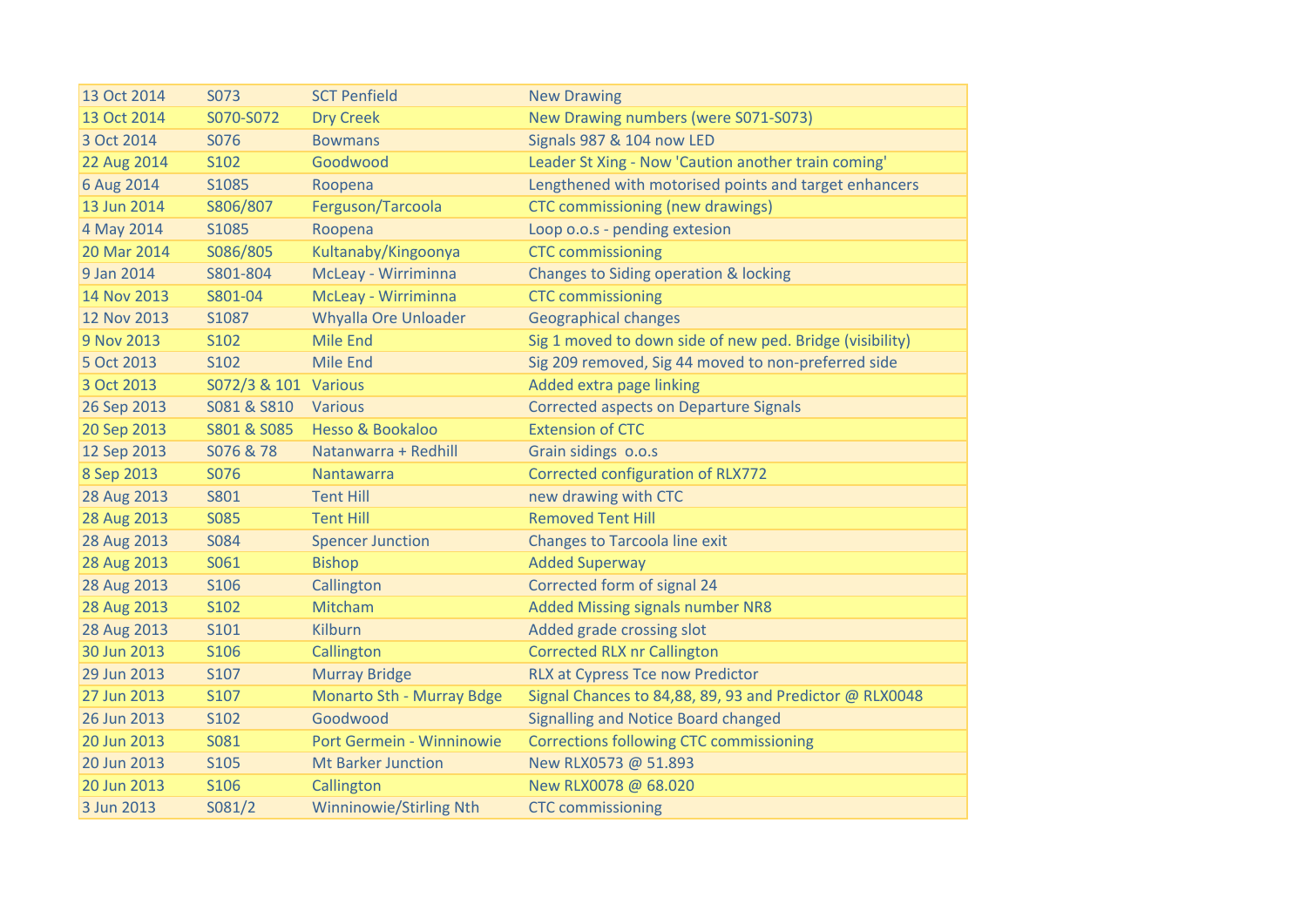| 22 May 2013  | S108        | <b>Cookes Plains</b>         | <b>Spelling</b>                                           |
|--------------|-------------|------------------------------|-----------------------------------------------------------|
| 4 May 2013   | S081        | <b>Mambray Creek</b>         | <b>CTC commissioning</b>                                  |
| 20 Apr 2013  | S080/1      | Coonamia - Port Germein      | <b>Drawing modifications</b>                              |
| 10 Apr 2013  | S087        | <b>Tarcoola</b>              | West access to sidings altered                            |
| 10 Apr 2013  | S102        | Goodwood                     | <b>Grade Crossing Removed</b>                             |
| 6 Apr 2013   | S080/1      | Coonamia - Port Germein      | <b>Commissioning of CTC</b>                               |
| 6 Apr 2013   | S079        | <b>Crystal Brook</b>         | Signals 117 118 are absolute                              |
| 27 Mar 2013  | S081        | <b>Port Germein</b>          | Up end of siding removed                                  |
| 21 Feb 2012  | S402        | Peterborough                 | New sign at Silver St RLX                                 |
| 1 Feb 2013   | S1085-1089  | <b>Whyalla Environs</b>      | <b>Updated drawings</b>                                   |
| 7 Dec 2012   | S075/6      | Mallala - Long Plains        | Conversion of signals to LED                              |
| 11 Nov 2012  | S104/5      | Ambleside - Balhannah        | <b>Commissioning of Ambleside</b>                         |
| 25 Oct 2012  | S101-02     | Adelaide                     | Added approach markers to Signal 22                       |
| 18 Oct 2012  | S1086-1087  | Whyalla                      | New drawings - Arrium works area                          |
| 27 Sep 2012  | S104        | Mt Lofty - Balhannah section | <b>Signal changes</b>                                     |
| 27 Sep 2012  | <b>S080</b> | Coonamia                     | RLX 579 changed from manual to Axle Counter operation     |
| 22 Sep 2012  | S064        | <b>Pelican Point</b>         | Altered weighbridge signal                                |
| 5 Sep 2012   | S1085       | Spencer Jcn - Whyalla        | <b>Replaced drg S097</b>                                  |
| 9 Aug 2012   | S403        | Hillgrange - Mannahill       | <b>Signalling changes</b>                                 |
| 9 Aug 2012   | S106        | Callington                   | <b>Ballast siding amended</b>                             |
| 10 Jul 2012  | S401        | Gladstone                    | Added controlled RLX 838                                  |
| 23 Jun 2012  | S102-112    | South Line                   | Minor updates                                             |
| 16 Jun 2012  | <b>S080</b> | Coonamia                     | Signals 13, 13E & 14 now LED. Wauchopes Rd RLX now active |
| 25 May 2012  | <b>S106</b> | Petwood                      | Signal 607 replaced by 587 (LED)                          |
| 16 May 2012  | S109        | Ki Ki                        | Signals 167 & 168 now LED                                 |
| 10 May 2012  | <b>S112</b> | Wolseley                     | New RLX 49 @ 301.370                                      |
| 9 May 2012   | S106        | <b>Nairne</b>                | RLX @ Woodside RD now Predictor                           |
| 2 May 2012   | S079        | <b>Crystal Brook</b>         | New mainline TO installed                                 |
| 23 Apr 2012  | S081        | Pt Germein-Winninowie        | <b>Added ATMS trial</b>                                   |
| 30 Mar 2012  | S073        | <b>Two Wells</b>             | Signals 4, 4E, 429 & 480 now LED                          |
| 28 Feb 23012 | S404        | <b>Olary-Mingary</b>         | <b>Signalling changes</b>                                 |
| 28 Feb 2012  | S403        | Mannahill                    | <b>Signalling changes</b>                                 |
| 9 Feb 2012   | S404        | Mingary - Thackaringa        | Conversion of signals to LED                              |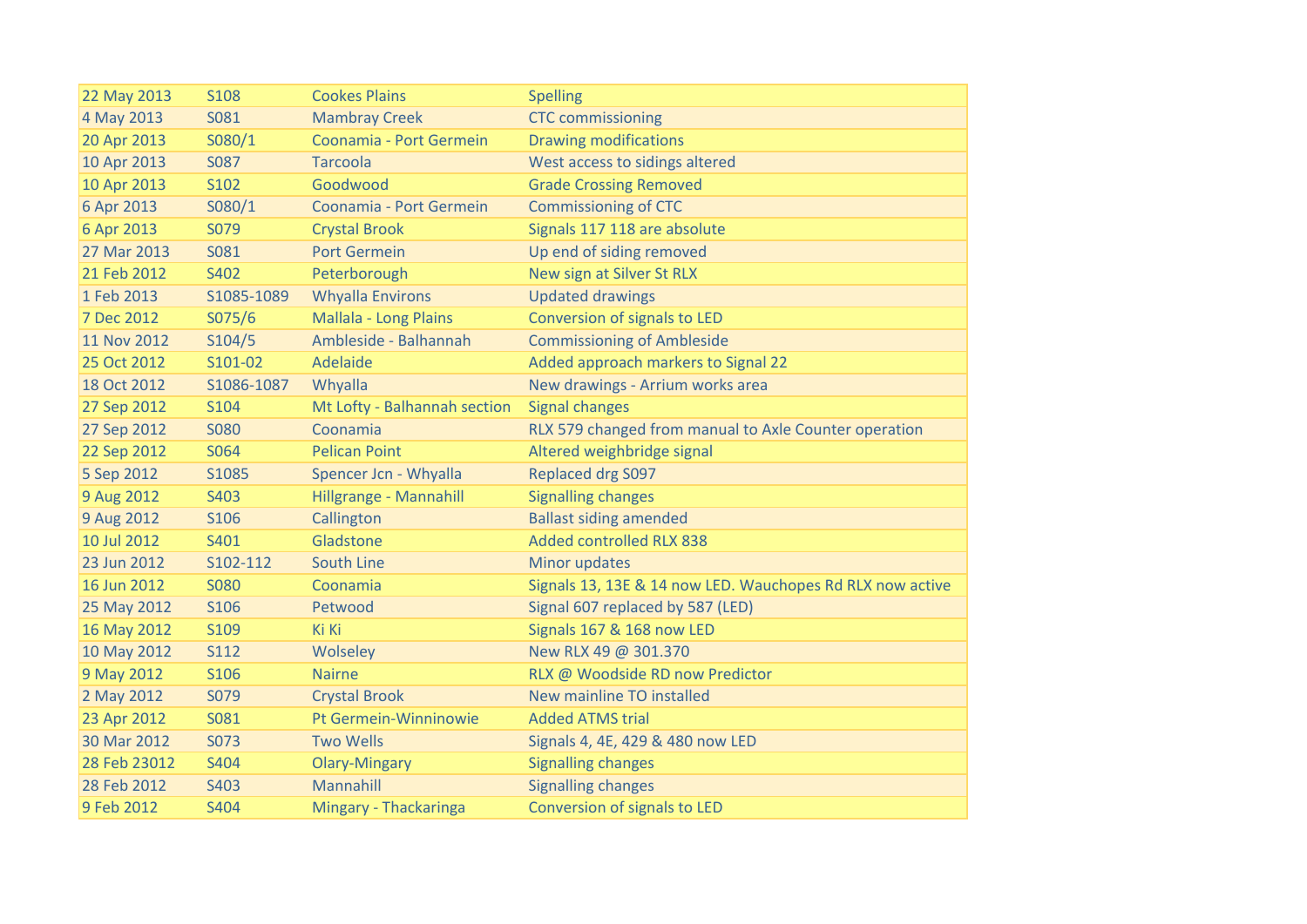| 7 Feb 2012  | W092        | Rawlinna                | Siding at triangle apex removed                                          |
|-------------|-------------|-------------------------|--------------------------------------------------------------------------|
| 29 Jan 2012 | S106        | <b>Nairne</b>           | Princes Hwy RLX now predictor                                            |
| 20 Dec 2011 | S106        | <b>Nairne</b>           | Jeffrey St RLX now predictor                                             |
| 14 Dec 2011 | S074        | <b>Bolivar</b>          | <b>SCT siding development</b>                                            |
| 14 Dec 2011 | S075        | <b>Two Wells</b>        | Sheet rearrangement                                                      |
| 21 Nov 2011 | S104        | Ambleside               | New loop under construction                                              |
| 21 Nov 2011 | <b>S105</b> | Ambleside               | New loop under construction                                              |
| 16 Nov 2011 | <b>SO80</b> | Coonamia                | Signal changes corrected                                                 |
| 16 Nov 2011 | S079        | <b>Crystal Brook</b>    | Signal changes corrected                                                 |
| 3 Nov 2011  | <b>S080</b> | Coonamia                | Signals 354 & 355 are now LED                                            |
| 3 Nov 2011  | S079        | <b>Crystal Brook</b>    | Signals 336, 337, 344 & 345 now 182, 181, 116 & 117 and are now LED      |
| 21 Oct 2011 | S079        | <b>Crystal Brook</b>    | Signal 5 now LED, Signal 331 now 265 and LED, LX Weston Rd now Predictor |
| 21 Oct 2011 | S401        | Gladstone               | Signals 2 & 4 now LED                                                    |
| 27 Sep 2011 | S401        | Gladstone/Caltowie      | Signals GD 1,3  CT 2,4 now LED                                           |
| 18 Sep 2011 | S074        | <b>Bolivar</b>          | Further developments of SCT siding                                       |
| 18 Sep 2011 | S402        | Peterborough            | Romoval of Temp RLX @ Dowds Hill                                         |
| 31 Aug 2011 | S061        | <b>Bishop</b>           | Additional Road Traffic Signals @ Hanson Rd RLX                          |
| 20 Aug 2011 | <b>S111</b> | <b>Bordertown</b>       | Down end loop connected                                                  |
| 18 Aug 2011 | S404        | <b>Broken Hill Line</b> | RLX km adjusted                                                          |
| 18 Aug 2011 | S403        | <b>Broken Hill Line</b> | RLX km adjusted                                                          |
| 18 Aug 2011 | S402        | Jamestown               | Signal changes & RLX km adjusted                                         |
| 18 Aug 2011 | S410        | Caltowie                | Signal changes & RLX km adjusted                                         |
| 29 Jul 2011 | S106        | Callington              | <b>Ballast Siding commissioned</b>                                       |
| 22 Jul 2011 | <b>S111</b> | Bordertown              | <b>Commissioned Signal 1</b>                                             |
| 21 Jun 2011 | <b>S080</b> | Coonamia                | Signal 3,4, & 4E now LED                                                 |
| 11 Jun 2011 | S076        | Avon                    | RLX 0751 now active                                                      |
| 11 Jun 2011 | <b>S075</b> | <b>Mallala</b>          | Added active RLX 0018                                                    |
| 4 Jun 2011  | S075        | <b>Two Wells</b>        | Elizabeth St RLX predictor                                               |
| 4 Jun 2011  | S074        | <b>Bolivar</b>          | Commissioned Up end access to SVT siding                                 |
| 21 May 2011 | N405        | Kanandah                | Commissioning of Perilya sdg.                                            |
| 29 Apr 2011 | S402        | Yongala-Peterborough    | <b>Signalling changes</b>                                                |
| 28 Apr 2011 | <b>S106</b> | Callington              | Commissioned new loop                                                    |
| 11 Apr 2011 | <b>S075</b> | <b>Mallala</b>          | Hill Rd LX solar                                                         |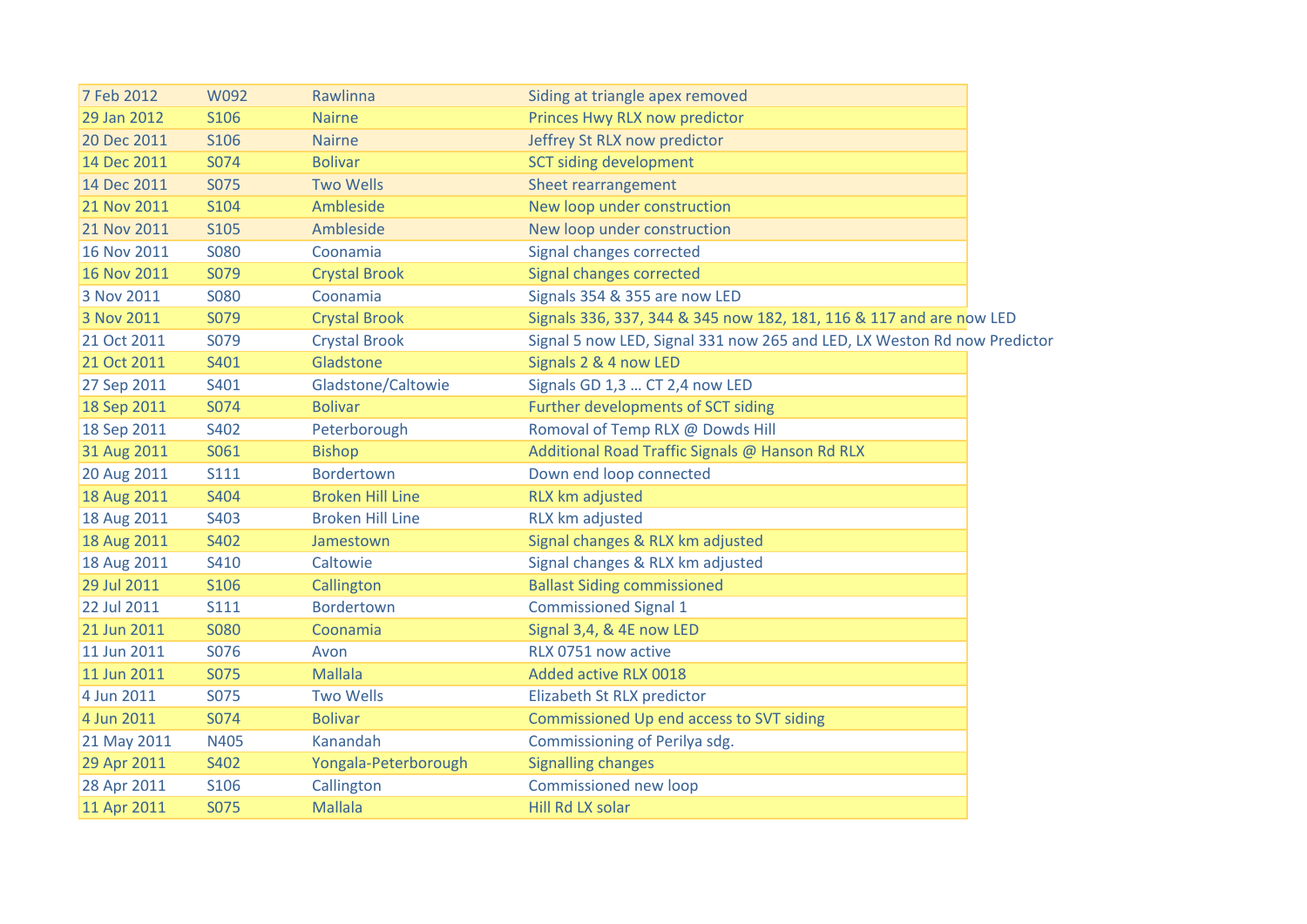| 20 Mar 2011 | S111        | <b>Bordertown</b>  | Part Commissioning of new extended loop          |
|-------------|-------------|--------------------|--------------------------------------------------|
| 1 Mar 2011  | S402        | Peterborough       | <b>Signalling changes</b>                        |
| 1 Mar 2011  | S403        | Hillgrange         | <b>Signalling changes</b>                        |
| 10 Feb 2011 | S107        | Monteith           | New loop commissioned                            |
| 10 Feb 2011 | <b>S108</b> | <b>Tailem Bend</b> | Signal 115 now LED                               |
| 28 Jan 2011 | S074        | Virginia           | Penfield & Gawler Rds RLX now predictor          |
| 27 Jan 2011 | S107        | Monteith           | Loop construction progress                       |
| 27 Jan 2011 | S106        | Callington         | Loop construction progress                       |
| 25 Jan 2011 | S074        | <b>Bolivar</b>     | <b>SCT Siding connected</b>                      |
| 17 Jan 2011 | <b>S110</b> | Coombe             | Goods Siding o.o.s                               |
| 17 Jan 2011 | S105        | <b>Balhannah</b>   | Goods Siding o.o.s                               |
| 17 Jan 2011 | S077        | Snowtown           | Goods Siding o.o.s                               |
| 17 Jan 2011 | S075        | <b>Two Wells</b>   | Goods Siding o.o.s                               |
| 13 Jan 2011 | <b>S110</b> | <b>Keith</b>       | <b>Further commisioning details</b>              |
| 9 Nov 2010  | <b>S110</b> | <b>Keith</b>       | <b>Extended loop commissioned</b>                |
| 30 Oct 2010 | <b>S111</b> | <b>Brimbago</b>    | <b>Changed signal designations</b>               |
| 10 Oct 2010 | <b>S110</b> | Tintinara          | <b>Extenxded Loop commissioned</b>               |
| 25 Sep 2010 | S107        | Monteith           | New TO #12 Installed                             |
| 24 Aug 2010 | S403        | Hillgrange         | <b>Extended loop length</b>                      |
| 3 Aug 2010  | S107        | Monteith           | New #7 TO Installed                              |
| 3 Aug 2010  | S071        | <b>Dry Creek</b>   | <b>Added TA slots</b>                            |
| 7 Jul 2010  | <b>S110</b> | <b>Tintinara</b>   | Signals 4 & 5 now LED                            |
| 4 Jul 2010  | W094        | Curtin             | <b>New Engineers siding</b>                      |
| 4 Jul 2010  | <b>S086</b> | Coondambo          | Final configuration of new loop                  |
| 1 Jul 2010  | S075        | <b>Mallala</b>     | Boom gates fitted to RLX 0071                    |
| 1 Jul 2010  | S076        | Avon               | New active RLX 0752                              |
| 1 Jul 2010  | <b>S078</b> | <b>Merriton</b>    | New active RLX 0069                              |
| 1 Jul 2010  | <b>S086</b> | Coondambo          | New loop commissioned                            |
| 1 Jul 2010  | <b>S111</b> | Wirrega            | New active RLX 1041                              |
| 1 Jul 2010  | S404        | Cultana            | RLX938 now predictor opn & advance warning signs |
| 17 Jun 2010 | S075        | <b>Mallala</b>     | Dublin Rd RLX is Predictor                       |
| 17 Ju 2010  | <b>S080</b> | Coonamia           | New Actice LX @ Pirie Blocks Rd                  |
| 6 Jun 2010  | <b>SO85</b> | <b>Hesso</b>       | RLX 639 is predictor                             |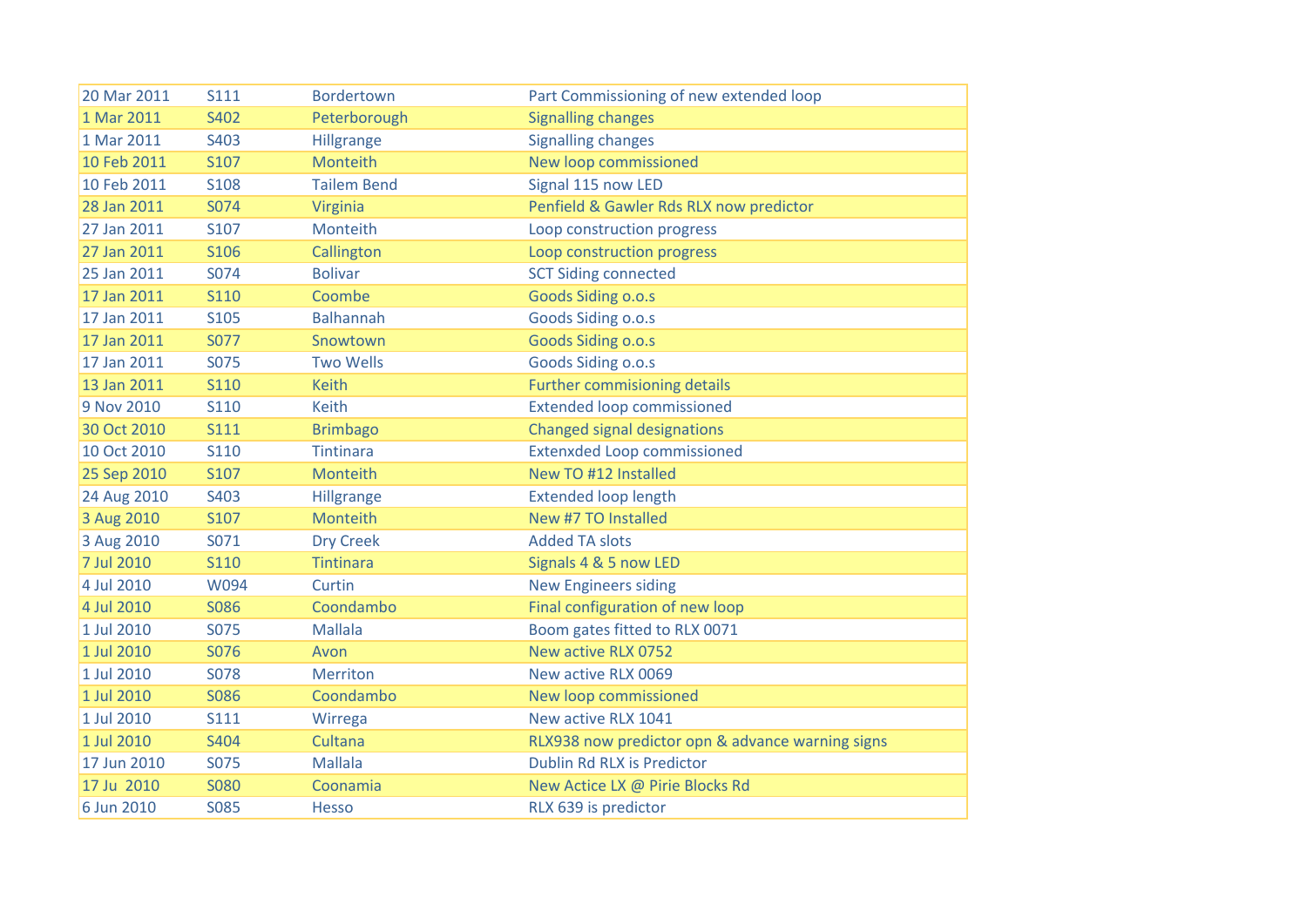| 6 Jun 2010  | S107        | <b>Monarto South</b>          | RLX 993is predictor                      |
|-------------|-------------|-------------------------------|------------------------------------------|
| 6 Jun 2010  | <b>S111</b> | Cannawigara                   | RLX 1042 is predictor                    |
| 6 Jun 2010  | S402        | Peterborough                  | RLX 894 is predictor                     |
| 5 Jun 2010  | S076        | <b>Long Plains</b>            | <b>New Active RLX - RLX750</b>           |
| 5 Jun 2010  | S097        | <b>Lincoln Gap</b>            | New loop proposed                        |
| 5 Jun 2010  | S107        | Swanport                      | Added missing signals 103 + 104          |
| 23 May 2010 | S104        | Ambleside                     | <b>Drawing expanded</b>                  |
| 23 May 2010 | S105        | <b>Balhannah</b>              | Drawing re-configured (was part 104-105) |
| 23 May 2010 | S106        | Petwood - Callington          | Renumbered - was 105                     |
| 23 May 2010 | S107        | Monarto Sth - Murray Bdg      | Renumbered - was 106                     |
| 23 May 2010 | <b>S108</b> | <b>Tailem Bend</b>            | Renumbered - was 107                     |
| 23 May 2010 | S109        | Coomandook - Coonalpyn        | Renumbered - was 108                     |
| 23 May 2010 | <b>S110</b> | Tintinara - Keith             | Renumbered - was 108-109                 |
| 23 May 2010 | <b>S111</b> | Wirrrega - Bordertown         | Renumbered - was 109-110                 |
| 23 May 2010 | <b>S112</b> | Wolseley                      | Renumbered - was 110                     |
| 21 Apr 2010 | S074        | <b>Bolivar</b>                | Loop extended                            |
| 21 Apr 2010 | S075        | <b>Two Wells</b>              | <b>Additional active RLX's</b>           |
| 21 Apr 2010 | <b>S086</b> | Coondambo (new site)          | New Loop                                 |
| 21 Apr 2010 | S089        | Thomiar                       | <b>New Loop</b>                          |
| 21 Apr 2010 | S402        | Yongala                       | New active RLX @ 73.460                  |
| 14 Apr 2010 | S402        | Yongala                       | New active RLX @ 91.2                    |
| 14 Apr 2010 | S105        | Petwood                       | New active RLX @ 63.5                    |
| 12 Apr 2010 | S405        | Kandandah                     | <b>Removed surplus track</b>             |
| 12 Apr 2010 | S402        | Yongala                       | Removed surplus track                    |
| 12 Apr 2010 | <b>S108</b> | Coomandook                    | New loop length                          |
| 9 Apr 2010  | S405        | Kanandah                      | Down approach now at 3000m               |
| 24 Feb 2010 | S062        | Gillman                       | Sig 34 now LED                           |
| 21 Feb 2010 | S093        | Goddards                      | Additional details - new loop            |
| 17 Feb 2010 | <b>S075</b> | <b>Mallala</b>                | Sig 618 now LED                          |
| 3 Feb 2010  | S093        | <b>Goddards &amp; Chifley</b> | New passing loops                        |
| 3 Feb 2010  | S403        | Yunta                         | Centre loop X/O removed                  |
| 29 Jan 2010 | S107        | <b>Tailem Bend</b>            | Added RLX 1001 & 0081                    |
| 29 Jan 2010 | <b>S108</b> | Coomandook                    | Loop extension and RLX1010               |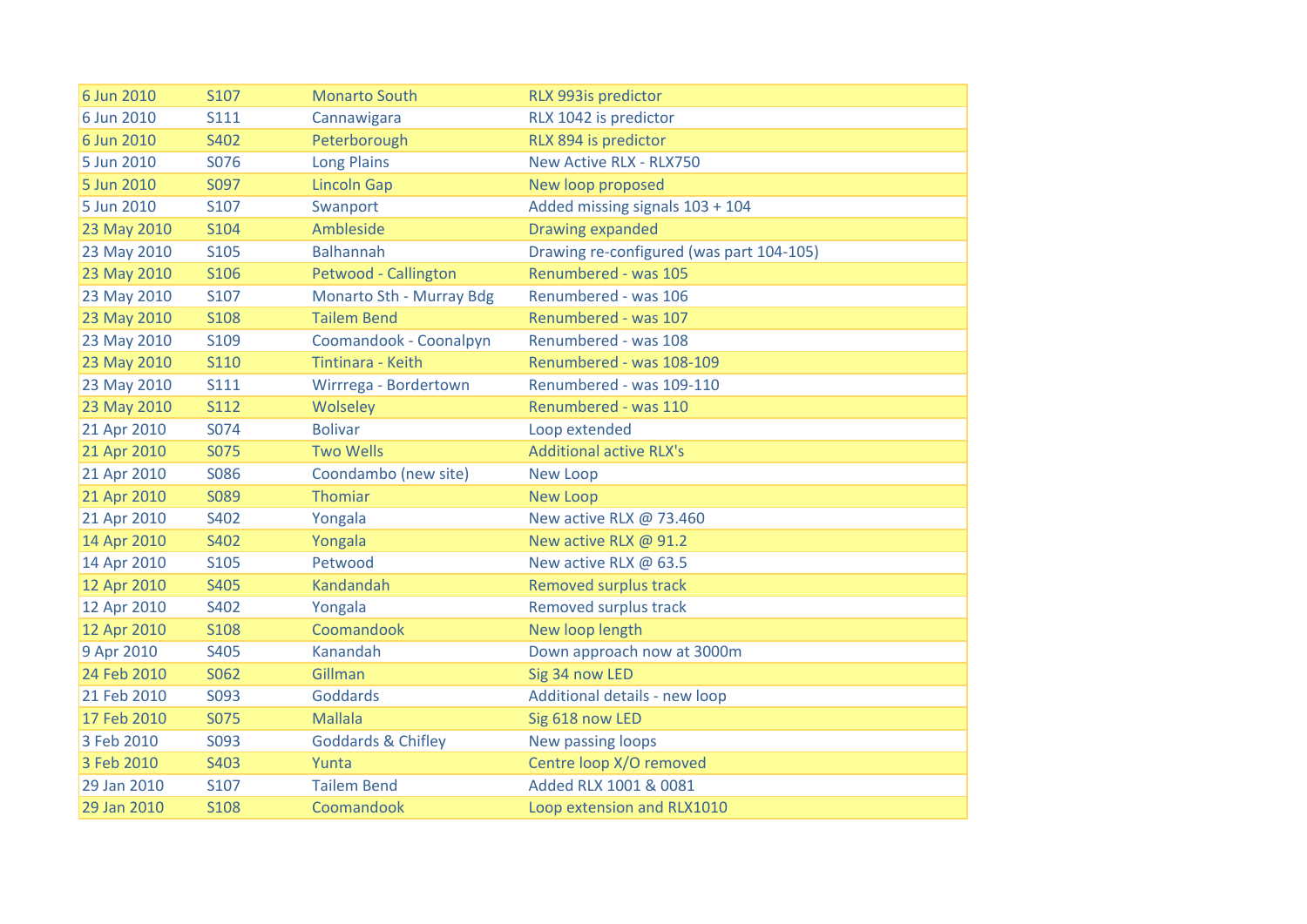| 29 Jan 2010 | S <sub>109</sub> | <b>Keith</b>          | Minor changes                                |
|-------------|------------------|-----------------------|----------------------------------------------|
| 29 Jan 2010 | S <sub>110</sub> | <b>Bordertown</b>     | Minor changes                                |
| 15 Jan 2010 | S103             | <b>Belair</b>         | Up end signals now normally black.           |
| 16 Dec 2009 | S076             | Long Plains/Bumbunga  | Active crossings commissioned @ RLX043 & 778 |
| 16 Dec 2009 | S074             | Virginia/Two Wells    | Boom gates added to RLX 722, 723 & 724       |
| 14 Dec 2009 | S086             | Coondambo             | Corrected place name                         |
| 9 Dec 2009  | S075             | <b>Mallala</b>        | Signal 613 now LED                           |
| 9 Dec 2009  | S091             | <b>Mundrabilla</b>    | <b>Typo corrected</b>                        |
| 9 Dec 2009  | S092             | Wilban                | <b>Typo corrected</b>                        |
| 9 Dec 2009  | S093             | Karonie               | <b>Typo corrected</b>                        |
| 16 Sep 2009 | S107             | <b>Tailem Bend</b>    | RLX104 protection and sig 122 changed        |
| 18 Jul 2009 | S106             | Swanport              | Proposed new loop renamed                    |
| 18 Jul 2009 | S110             | <b>Tatiara</b>        | Proposed new loop added                      |
| 18 Jul 2009 | S074             | <b>Direk</b>          | Proposed new loop reconfigured               |
| 18 Jul 2009 | S402             | Jamestown             | Proposed loop extension added                |
| 15 Jul 2009 | S082             | <b>Stirling North</b> | Signal 14E now LED                           |
| 10 Jul 2009 | S076             | Avon                  | Corrected signal numbers 895 & 987.          |
| 10 Jul 2009 | S076             | <b>Nantawarra</b>     | Up departure signals 4 & 4E now LED          |